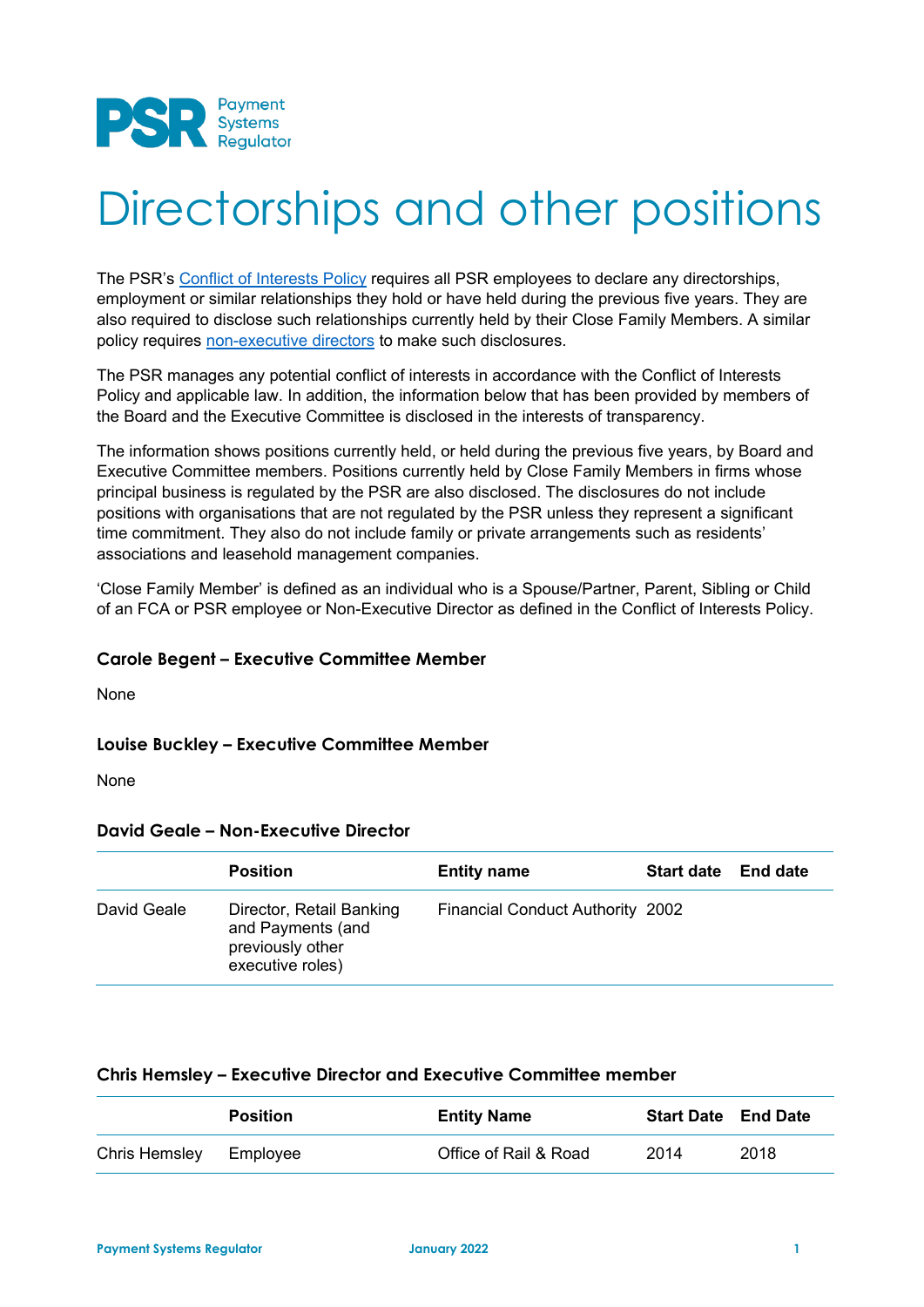# **Genevieve Marjoribanks – Executive Committee member**

|                           | Position | <b>Entity name</b>                      | Start date End date |  |
|---------------------------|----------|-----------------------------------------|---------------------|--|
| Genevieve<br>Marjoribanks | Employee | <b>Financial Conduct Authority 2012</b> |                     |  |

# **Charles Randell – Chair of the PSR Board**

|                 | <b>Position</b>                                                     | <b>Entity Name</b>                                            | <b>Start date</b> | <b>End date</b> |
|-----------------|---------------------------------------------------------------------|---------------------------------------------------------------|-------------------|-----------------|
| Charles Randell | Chair                                                               | <b>Financial Conduct Authority 2018</b>                       |                   |                 |
|                 | Charles Randell External member                                     | <b>Prudential Regulation</b><br>Committee, Bank of<br>England | 2013              | 2018            |
|                 | Charles Randell Board member and Chair<br>of Audit & Risk Committee | Department for Business,<br>Energy and Industrial<br>Strategy | 2016              | 2018            |

### **Faith Reynolds – Non-Executive Director**

|                               | <b>Position</b>        | <b>Entity name</b>                                                                       | <b>Start date</b> | <b>End date</b> |
|-------------------------------|------------------------|------------------------------------------------------------------------------------------|-------------------|-----------------|
| <b>Faith Reynolds</b>         | Consultant             | <b>Amplified Global Ltd</b>                                                              | 2020              |                 |
| <b>Faith Reynolds</b>         | <b>Board Advisor</b>   | <b>Investment and Savings</b><br>Alliance                                                | 2020              |                 |
| <b>Faith Reynolds</b>         | Non-Executive Director | <b>Fair4All Finance</b>                                                                  | 2019              |                 |
| <b>Faith Reynolds</b>         | Non-Executive Director | <b>Current Account Switch</b><br>Service (Pay.UK)                                        | 2017              |                 |
| <b>Faith Reynolds</b>         | Consultant             | Open Banking<br><b>Implementation Entity</b><br><b>Steering Group</b>                    | 2016              | 2021            |
| <b>Close Family</b><br>Member | Employee               | <b>HSBC</b>                                                                              | 2018              |                 |
| <b>Faith Reynolds</b>         | Member                 | Lending Standards Board<br><b>Authorised Push Payment</b><br><b>Scams Advisory Group</b> | 2019              | 2021            |
| <b>Faith Reynolds</b>         | Member                 | <b>Authorised Push Payment</b><br><b>Scams Steering Group</b>                            | 2018              | 2019            |
| <b>Faith Reynolds</b>         | Member                 | <b>Financial Services</b><br><b>Consumer Panel</b>                                       | 2010              | 2019            |
| <b>Faith Reynolds</b>         | Deputy Chair           | <b>Payment System Operator</b><br><b>Delivery Group</b>                                  | 2016              | 2017            |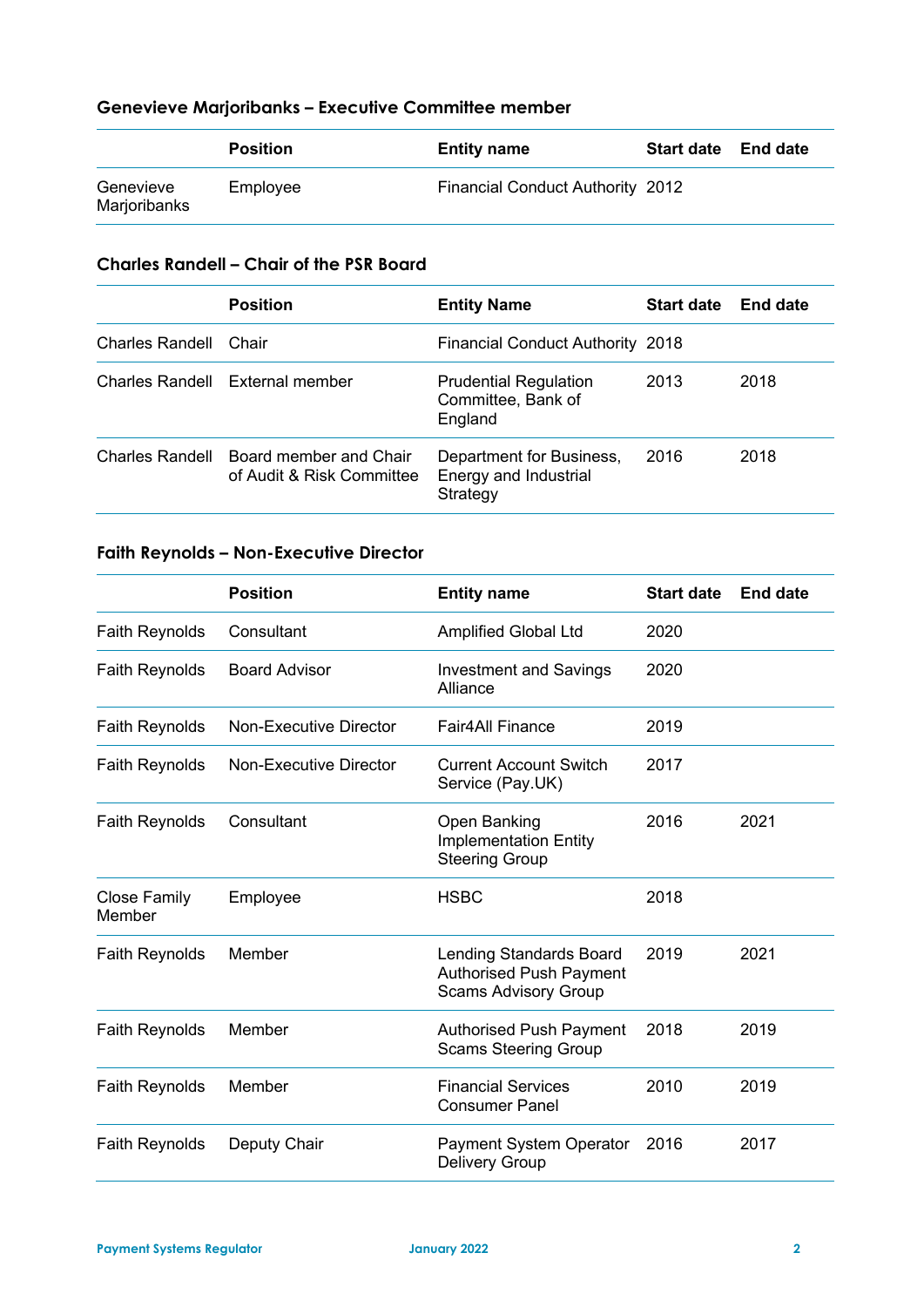| <b>Faith Reynolds</b> | Member     | <b>Payments Strategy Forum</b>     | 2015 | 2017 |
|-----------------------|------------|------------------------------------|------|------|
| <b>Faith Reynolds</b> | Consultant | <b>Devon Fields Consulting</b>     | 2016 |      |
| <b>Faith Reynolds</b> | Consultant | Icebreaker One                     | 2020 | 2021 |
| <b>Faith Reynolds</b> | Consultant | Life Moments                       | 2021 | 2021 |
| <b>Faith Reynolds</b> | Consultant | Raidiam                            | 2021 | 2021 |
| <b>Faith Reynolds</b> | Consultant | Dgen                               | 2020 | 2020 |
| <b>Faith Reynolds</b> | Consultant | <b>NESTA</b>                       | 2019 | 2020 |
| <b>Faith Reynolds</b> | Consultant | Indigo Michael                     | 2018 | 2019 |
| <b>Faith Reynolds</b> | Consultant | MoneyHub Financial<br>Technologies | 2019 | 2019 |
| Faith Reynolds        | Consultant | <b>Barclays</b>                    | 2016 | 2017 |

# **Simon Ricketts – Non-Executive Director**

|                | <b>Position</b>                                     | <b>Entity name</b>             | <b>Start date</b> | End date |
|----------------|-----------------------------------------------------|--------------------------------|-------------------|----------|
| Simon Ricketts | Technology Advisor to<br>the Board                  | Legal and General Group<br>plc | 2020              |          |
| Simon Ricketts | Senior Technology advisor<br>to Permanent Secretary | Home Office                    | 2018              |          |
| Simon Ricketts | Non-Executive Director                              | <b>HMRC</b>                    | 2014              | 2021     |
| Simon Ricketts | <b>Chief Information Officer</b>                    | Rolls Royce plc                | 2009              | 2017     |

## **Natalie Timan – Executive Committee member**

|               | <b>Position</b> | <b>Entity name</b>                          | <b>Start date</b> | <b>End date</b> |
|---------------|-----------------|---------------------------------------------|-------------------|-----------------|
| Natalie Timan | Employee        | <b>Competition and Markets</b><br>Authority | 2014              | 2018            |
| Natalie Timan | Employee        | BBC                                         | 2019              | 2020            |